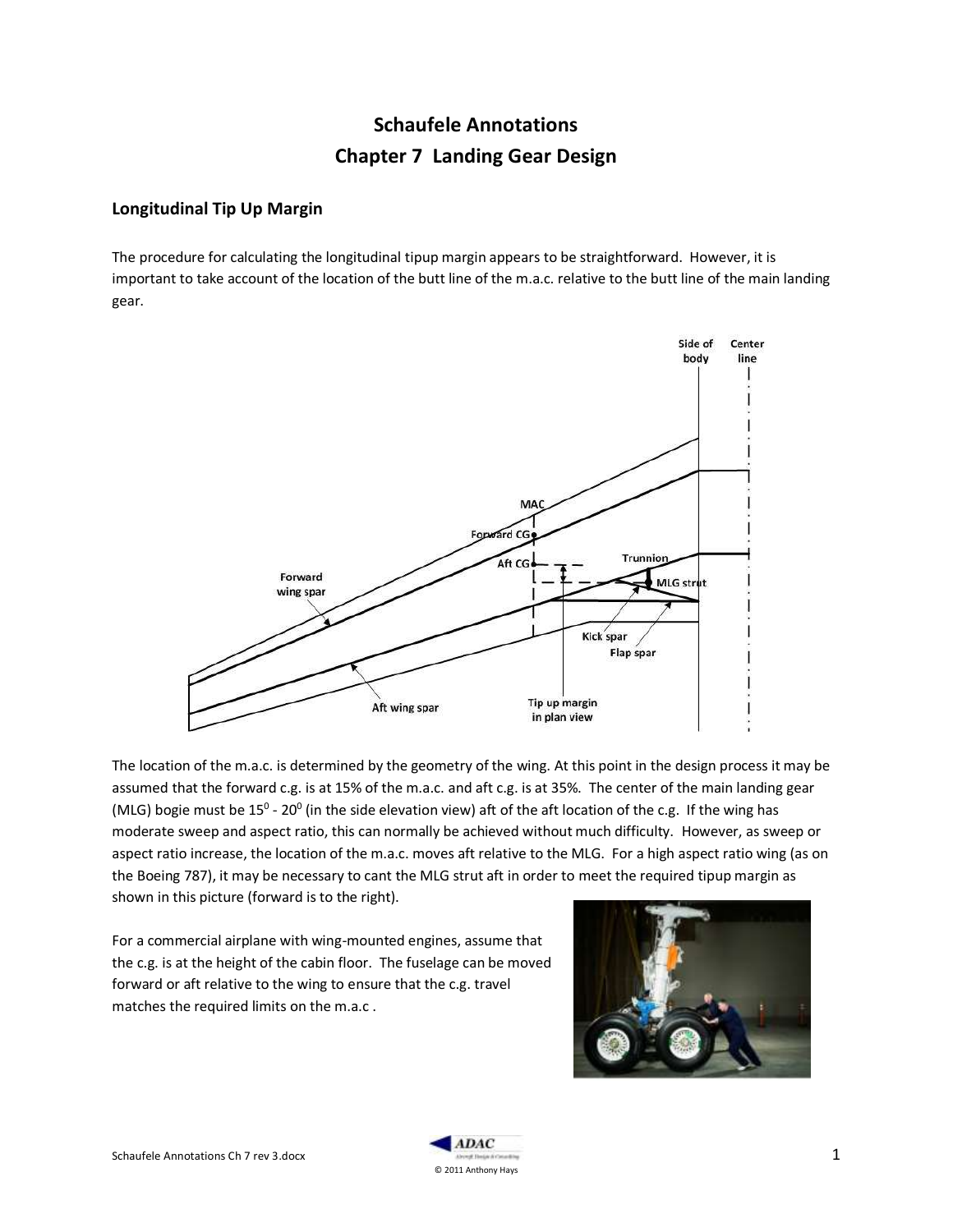#### **Lateral Tipover Margin**

The critical lateral tip over condition occurs when the c.g. is at the forward limit. The  $63^{\circ}$  maximum turnover angle is determined by the requirements for a 1/2g turn on a taxiway.



The height of the c.g. (E) is transferred to the scrap view (VIEW A-A) in order to calculate the turnover angle. The scrap view is a view as if looking parallel to a line on the ground which passes through the center of the MLG bogie and the nosewheel (this is the approximate axis about which the airplane will rotate if it were to tip over). The scrap view can be set at an arbitrary distance from the plan view so that it does not interfere with the plan view.

## **Landing Gear Load Distribution**

The non-dimensional nose gear load is calculated as

$$
\frac{R_{\text{Hill}}}{W} = \frac{R_{\text{Hill}}}{L_{\text{m}} + L_{\text{n}}}
$$

The value of this term should fall in the range from 0.08 to 0.15. If the load is less than 0.08 when the c.g. is at the aft limit, then the nosewheel has insufficient traction for steering. If greater than 0.15 when the c.g. is at the forward limit, then too much load is on unbraked wheels. If necessary, the value of  $L_n$  should be adjusted (i.e., the location of the nose gear) to bring the values within limits.